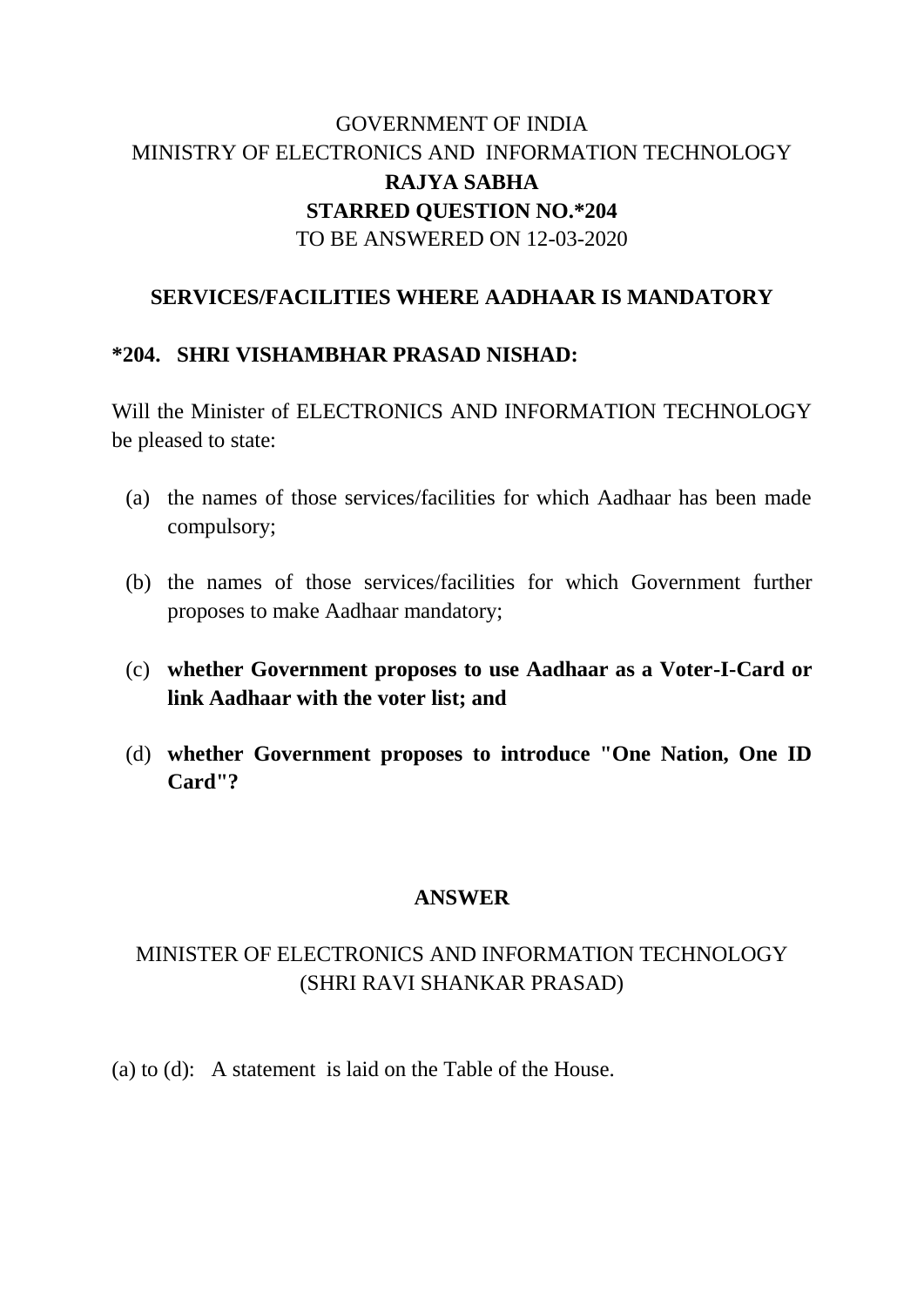# **STATEMENT REFERRED TO IN REPLY TO RAJYA SABHA STARRED QUESTION NO. \*204 FOR 12-03-2020 REGARDING SERVICES/FACILITIES WHERE AADHAAR IS MANDATORY**

**........**

(a) and (b): As per section 7 of the Aadhaar Act 2016, the Central Government or, as the case may be, the State Government may, for the purpose of establishing identity of an individual as a condition for receipt of a subsidy, benefit or service for which the expenditure is incurred from, or the receipt therefrom forms part of, the Consolidated Fund of India or Consolidated Fund of State, require that such individual undergo authentication, or furnish proof of possession of Aadhaar number or in the case of an individual to whom no Aadhaar number has been assigned, such individual makes an application for enrolment:

Provided that if an Aadhaar number is not assigned to an individual, the individual shall be offered alternate and viable means of identification for delivery of the subsidy, benefit or service.

Accordingly, various Ministries, State Government Departments issue notifications under section 7 of the Aadhaar Act 2016, to deliver various subsidies, benefits and services. As on  $29<sup>th</sup>$  February 2020, a total of 164 notifications covering 299 schemes have been issued by various Central Ministries, including among others, Targeted Public Distribution System, scholarship schemes, MGNREGA, Fertilizer Subsidy, NSAP, PMAY etc.

Further, Section 139AA of the Income-tax Act, 1961, as introduced by the Finance Act, 2017, provides for mandatory quoting of Aadhaar /Enrolment ID of Aadhaar application form, for filing of return of income and for making an application for allotment of Permanent Account Number with effect from 1st July, 2017.

(c): As per information received from Legislative Department, a proposal to amend Representation of the People Act, 1951, to enable linking of Electoral data with Aadhaar system, is under consideration, to ensure preparation of error free electoral roll and to prevent duplication of entries.